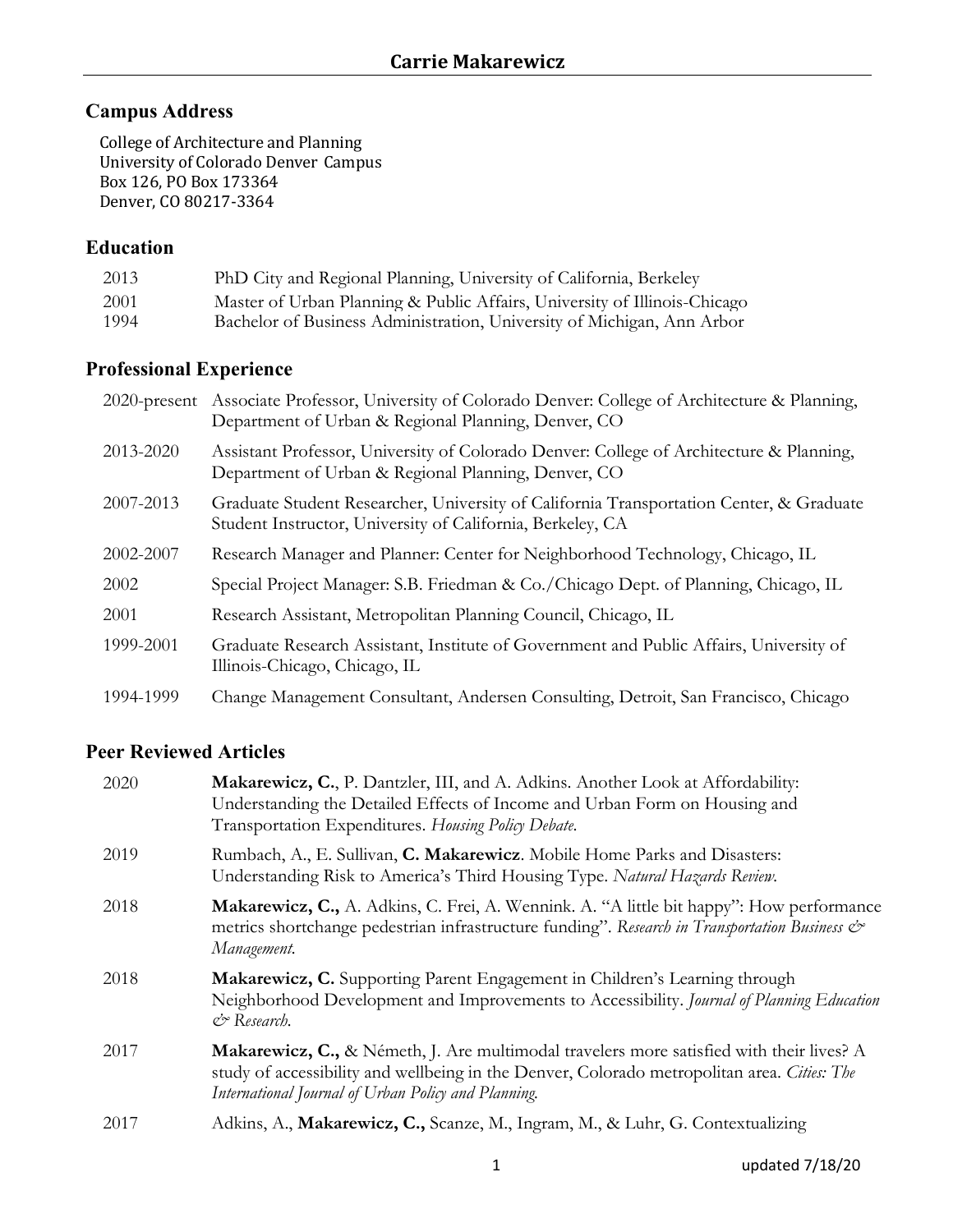|      | "Walkability: Do Relationships Between Built Environments and Walking Vary by<br>Socioeconomic Context?" Journal of the American Planning Association, 83(3), 296-314.                                                                                         |
|------|----------------------------------------------------------------------------------------------------------------------------------------------------------------------------------------------------------------------------------------------------------------|
| 2016 | Rumbach, A., C. Makarewicz, & J. Németh. "The Importance of Place in Early Disaster<br>Recovery: A Case Study of the 2013 Colorado Floods." Journal of Environmental Planning and<br>Management, 59 (11), 2045-2063.                                           |
| 2013 | <b>Makarewicz, C.</b> "Vouchers, Magnet Schools, Charter Schools, and Options: Analyzing the<br>Effects of School and Housing Choices on Mode Choice to School." Transportation Research<br>Record: Journal of the Transportation Research Board, (2327), 1-8. |
| 2010 | Chapple, K. and C. Makarewicz. "Restricting new infrastructure: Bad for Business in<br>California? Access, Number 36. (Note: this was a blind peer-reviewed issue)                                                                                             |
| 2009 | Haas, P., C. Makarewicz, A. Benedict, and S. Bernstein. "Estimating Transportation Costs<br>for Households by the Characteristics of the Neighborhood and Household." Transportation<br>Research Record: Journal of the Transportation Research Board.         |

#### **Peer Reviewed Book Chapters**

- 2019 **Makarewicz, C.** Balancing education opportunities with sustainable travel and development. In: Deakin, Elizabeth (Ed.) *The Integration of Transportation, Land Use, and Environmental Planning*. Elsevier.
- 2016 Rumbach, A., and **C. Makarewicz**. Affordable Housing and Disaster Recovery: A Case Study of the 2013 Colorado Floods. In: Sapat, Alka and Ann-Margaret Esnard (Eds.) *Coming Home after Disaster: Multiple Dimensions of Housing Recovery*. Taylor & Francis.

#### **Peer Reviewed Book Reviews**

CA.

2016 **Makarewicz, C.** [Review of "Completing Our Streets: The Transition to Safe & Inclusive Transportation Networks, by B. McCann]. Journal of Planning Education & Research. 2009 **Makarewicz, C.** [Review of: "Beyond the Bake Sale: The Essential Guide to Family-School Partnerships, by Henderson, A.T., et al]. Berkeley Planning Journal, Vol. 22, 2009, Berkeley,

### **Peer Reviewed Articles Under Revision and Review**

Under reveiw Sullivan, E., C. Makarewicz, and A. Rumbach. Present and future spatial inequalities in mobile home parks: an assessment of housing stratification across the Houston Metropolitan Statistical Area. Submitted to *Urban Studies* July 2020.

### **Editorships of Journal Special Issues**

Under Review Regional planning, growth and equity in the 21st Century American West. *Cities: The International Journal of Urban Policy and Planning.* Co-editors: A. Rumbach, J. Németh.

### **External Grants and Contracts (2013-present)**

- 2018-2021 Modeling the Vulnerability of Mobile Home Parks to Disaster: A Longitudinal Study of Affordable Housing Loss After Hurricanes Harvey and Michael. The National Science Foundation **co-PI** (\$439,711). Total project budget with Texas A&M is \$667,105.
- 2016 Bringing Stein back in: Regional planning, growth and equity in the 21<sup>st</sup> century American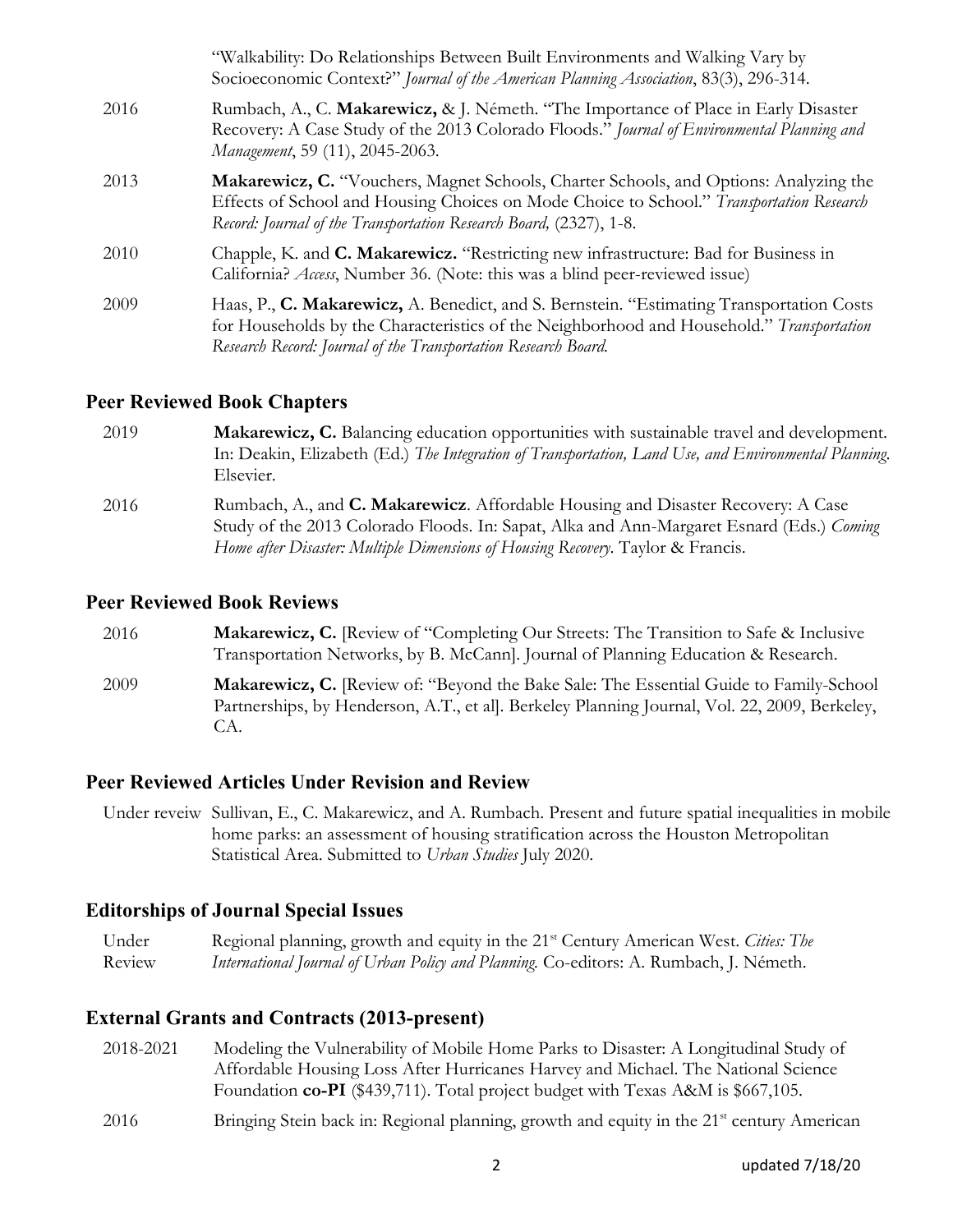|      | west. Clarence S. Stein Institute for Urban and Landscape Studies, co-PI (\$16,000).                                                                                                                                                        |
|------|---------------------------------------------------------------------------------------------------------------------------------------------------------------------------------------------------------------------------------------------|
| 2016 | Baseline Evaluation for Sustainability Goals. Centro, RiNo Arts District, PI (\$23,000).                                                                                                                                                    |
| 2016 | Neighborhood Study, Before and After Affordable Housing Development. Boulder Housing<br>Partners and Boulder County Housing Authority PI (\$24,292).                                                                                        |
| 2014 | Outcomes Assessment and Knowledge Sharing, and Gold Corridor Affordable Housing<br>Study. Sustainable Communities Initiative, Denver Regional Council of Governments and<br>Department of Housing and Urban Development, Co-PI (\$119,000). |
| 2014 | RAPID: Understanding Household Recovery Following the 2013 Colorado Flash Floods.<br>National Science Foundation, Co-PI (\$34,700).                                                                                                         |
| 2014 | Bringing Stein back in: Regional planning and equity in the 21st Century American West.<br>Clarence S. Stein Institute, Cornell University, Co-PI. (\$20,000, declined).                                                                    |
| 2013 | Understanding Household Recovery Following the 2013 Colorado Flash Floods. The Natural<br>Hazards Center, Co-PI (\$3,000).                                                                                                                  |
|      |                                                                                                                                                                                                                                             |

# **Internal Grants and Contracts (2013-present)**

| 2020 | "Lost in the competitive mix: Identifying solutions to reduce burdens on vulnerable students<br>and families from school, housing, and neighborhood competition. College of Architecture<br>and Planning Evolve Seed grant, PI (\$12,000).                                                 |
|------|--------------------------------------------------------------------------------------------------------------------------------------------------------------------------------------------------------------------------------------------------------------------------------------------|
| 2019 | Research assistance to study DPS school facilities since school choice and amidst<br>neighborhood change (1998-2018). Center for Faculty Development, Young Upwardly<br>Mobile Program and Department of Urban and Regional Planning at the University of<br>Colorado Denver, PI (\$1,000) |
| 2018 | Testing walk shed analyses in GIS for Transit-Oriented Developments. Center for Faculty<br>Development, Young Upwardly Mobile Program and Department of Urban and Regional<br>Planning at the University of Colorado Denver, PI (\$1000).                                                  |
| 2017 | Travel support to <i>Composed</i> , an academic writing workshop. Center for Faculty Development,<br>Young Upwardly Mobile Program and Department of Urban and Regional Planning at the<br>University of Colorado Denver. (\$1,000)                                                        |
| 2017 | The Social and Physical Infrastructures in the Vail Valley. Creative Research Collaborative<br>(CRC) faculty interdisciplinary fellowships. Co-PI (\$4000).                                                                                                                                |
| 2017 | Evaluation of the Sustainable Neighborhoods Network. Center for Faculty Development,<br>Young Upwardly Mobile Program and Department of Urban and Regional Planning at the<br>University of Colorado Denver, PI (\$1000).                                                                  |
| 2015 | Evaluating the direct and ancillary effects of the Sustainable Neighborhood Networks<br>program in Denver and Lakewood Colorado. University of Colorado Denver, Office of<br>Research Services, PI (\$2,560).                                                                              |
| 2015 | Improving K-12 Student Outcomes through an Interdisciplinary Lens. Inworks<br>Interdisciplinary Course Development, University of Colorado Denver, Co-instructor<br>$(\$6,000).$                                                                                                           |
| 2014 | Income, Community Development, and Transit Quality in the Denver Region. CU Denver<br>Office of Research Services, PI (\$11,982).                                                                                                                                                          |
| 2013 | Follow-up with parents in flux. Center for Faculty Development, Young Upwardly Mobile<br>Program and Department of Urban and Regional Planning. University of Colorado Denver,<br>$PI$ (\$1000).                                                                                           |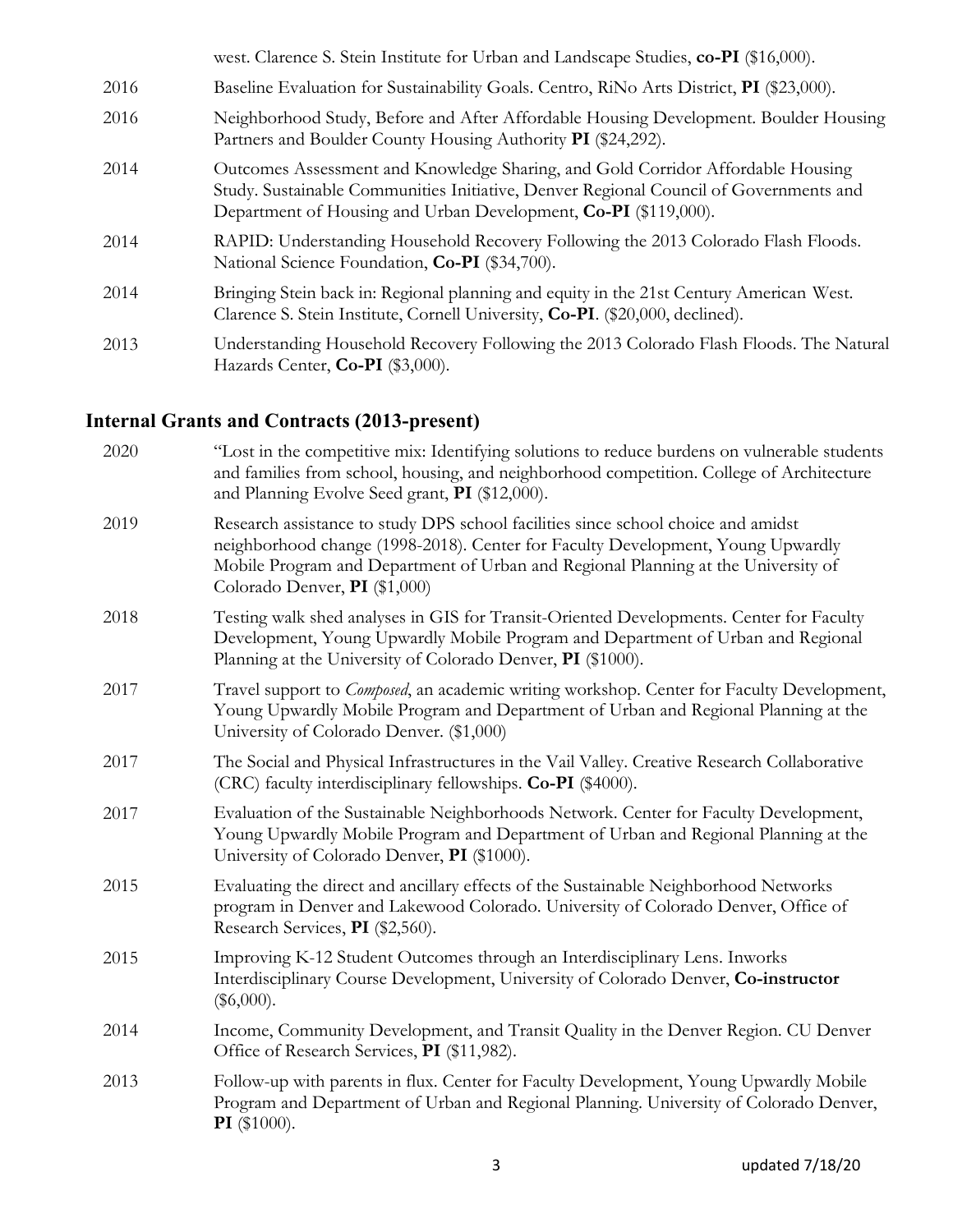# **Non-Peer Reviewed Publications**

| 2018 | Olde Town Arvada Travel Demand Management Study for the City of Arvada Colorado.<br>Hometown Colorado Initiative, University of Colorado Denver. (Completed with students in<br>my Urban Development course, Spring 2018).                                                                                                                                                  |
|------|-----------------------------------------------------------------------------------------------------------------------------------------------------------------------------------------------------------------------------------------------------------------------------------------------------------------------------------------------------------------------------|
| 2017 | Makarewicz, C. B. Buthe, N. Delgamoni, K. Onsager, and R. Ramirez. Arvada Industry and<br>Workforce Analysis for the City of Arvada. Denver, CO: Hometown Colorado Initiative,<br>University of Colorado Denver. (Completed with students in my Regional Planning & Policy<br>course, Fall 2017).                                                                           |
| 2017 | Makarewicz, C., E. Ross, C. Bridgford, B. Sullivan, and L., Crandall. RiNo Art District<br>Baseline Evaluation Data. Report created through the Colorado Center for Sustainable<br>Urbanism for the RiNo Art District and City Arts and Venues.                                                                                                                             |
| 2017 | Makarewicz, C. & J. Steffel Johnson. Before-After Affordable Housing Study. Report for<br>Boulder Housing Partners and Boulder County Housing Authority.                                                                                                                                                                                                                    |
| 2015 | Harrison, R., B. Jacob., C. Makarewicz, R. Piro, M. Sloan, J. Németh, and A. Troy.<br>Leveraging the investment in transit to achieve community and economic vitality: Outcomes assessment and<br>knowledge sharing. Report for Denver Regional Council of Governments' Sustainable<br>Communities Initiative funded by the US Department of Housing and Urban Development. |
| 2015 | Makarewicz, C., R. Piro, D. Bristol, A. Garcia, J. McGinnis, G. Roy, and L. Mitchell. Gold<br>Corridor Housing Strategy. Report for Denver Regional Council of Governments' Sustainable<br>Communities Initiative funded by the US Department of Housing and Urban Development.                                                                                             |
| 2014 | Rumbach, A., C. Makarewicz, J. Nemeth, D.SK Thomas. Understanding Household recovery<br>following the Colorado Flash Floods. Natural Hazards Research and Applications Information<br>Center, University of Colorado Boulder.                                                                                                                                               |
| 2014 | Vincent, J.M., C. Makarewicz, R. Miller, J. Ehrman and D. McKoy. Beyond the Yellow Bus:<br>Promising Practices for Maximizing Access to Opportunity Through Innovations in Student Transportation.<br>Berkeley, CA: Center for Cities + Schools, University of California.                                                                                                  |
| 2013 | McKoy, D. J.M. Vincent, C. Makarewicz. Sacramento and Its Public School Districts Have<br>Model for Joint Infrastructure Planning. In: R. L. Kemp (Ed.), Town and Gown Relations, A<br>Handbook of Best Practices. Jefferson, NC: McFarland & Company, Inc.                                                                                                                 |
| 2008 | McKoy, D., J.M. Vincent, C. Makarewicz. Integrating infrastructure planning: The role of schools.<br>Access Magazine.                                                                                                                                                                                                                                                       |
| 2007 | <b>Makarewicz, C.,</b> A. Benedict & C. Marshall. Communicating the Benefits of TOD: The City of<br>Evanston's Transit Oriented Redevelopment. Washington DC: US EPA.                                                                                                                                                                                                       |
| 2006 | Center for Neighborhood Technology. Paved Over: Surface Parking Lots or Opportunities for Tax-<br>Generating, Sustainable Development? Chicago: Center for Neighborhood Technology.                                                                                                                                                                                         |
| 2006 | Center for Neighborhood Technology and Center for Transit Oriented Development.<br>Preserving and Promoting Diverse Transit Oriented Neighborhoods. Chicago: Center for<br>Neighborhood Technology with funding from the Ford Foundation.                                                                                                                                   |
| 2006 | Haas, P.M., C. Makarewicz, T. W. Sanchez, C. Dawkins, and A. Benedict. Housing and<br>Transportation Cost Trade-offs and Burdens of Working Families in 28 Metros. Washington DC:<br>Center for Housing Policy.                                                                                                                                                             |
| 2005 | Bernstein, S., C. Makarewicz, and K. McCarty. Driven to Spend: Pumping Dollars from our<br>Households and Communities. Washington DC: Surface Transportation Policy Project.                                                                                                                                                                                                |
| 2003 | Bernstein, S. K. Heffernan, C. Makarewicz, and A. Benedict. Increasing Affordability Through<br>Reducing the Transportation and Infrastructure Cost Burdens of Housing. Atlanta: ANDP, Inc.                                                                                                                                                                                 |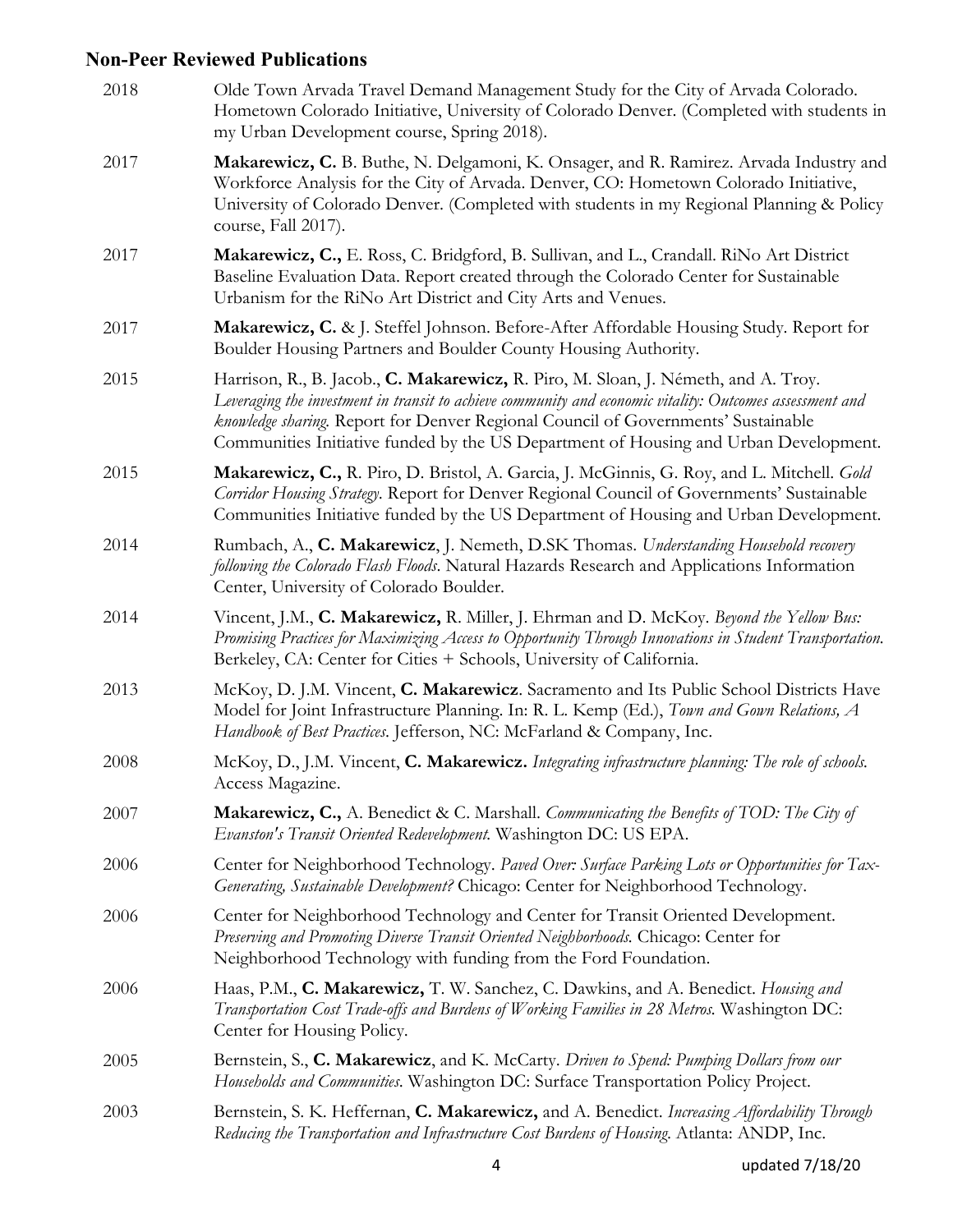| 2002 | Dittmar, H., S. Campbell, C. Makarewicz, et. al. Missed Connections: Finding Solutions to |
|------|-------------------------------------------------------------------------------------------|
|      | the Crisis in Air Travel. Las Vegas, NM: Reconnecting America.                            |

# **Peer Reviewed Presentations at Meetings/Conference**

| 2019 | Paper presentation (accepted but withdrawn) with Prentiss Dantzler and Arlie Adkins: "Another<br>look at affordability: understanding the effects across urban form and income groups".<br>American Collegiate Schools of Planning (October, Clemson, SC).                |
|------|---------------------------------------------------------------------------------------------------------------------------------------------------------------------------------------------------------------------------------------------------------------------------|
| 2019 | Paper presentation with Prentiss Dantzler: A Nuanced Investigation into the Detailed<br>Household Dynamics and Neighborhood Interactions That Influence Household<br>Transportation Expenses. Urban Affairs Association Annual Conference (April, Los Angeles,<br>$CA$ ). |
| 2018 | Roundtable with Ariel Bierbaum: Centering Public Education Equity in Planning Research.<br>American Collegiate Schools of Planning Annual Conference (October, Buffalo, NY).                                                                                              |
| 2018 | Paper presentation with Alex Schafran: If you let them build it, they won't necessarily come:<br>Accessory dwelling units and the limits of local land use reform. American Collegiate Schools of<br>Planning Annual Conference (October, Buffalo, NY).                   |
| 2018 | Paper presentation with Jennifer Steffel Johnson: Did Resident Concerns about Affordable<br>Housing Come True? A Before-After Study of Six Sites in Colorado. Urban Affairs Association<br>Annual Conference (April, Toronto, CA).                                        |
| 2017 | Paper presentation: The Sustainable Neighborhoods Network: A City-citizen Partnership to<br>Promote More Sustainable Behaviors. Urban Affairs Association Annual Conference. (April,<br>Minneapolis, MN).                                                                 |
| 2016 | Paper presentation with Jeremy Németh: Is high transportation accessibility associated with<br>greater well-being? American Collegiate Schools of Planning Annual Conference (November,<br>Portland, OR).                                                                 |
| 2016 | Paper presentation with Scott Bernstein: How Do We Know It's Affordable? Housing and<br>Location Affordability and the History of an Idea. Urban History Association Annual<br>Conference (October, Chicago, IL).                                                         |
| 2016 | Paper presentation: The school choice decision for 70 families with diverse backgrounds in<br>Oakland, CA. Bloustein conference on Education Reform, Communities and Social Justice:<br>Exploring the Intersections (May, Rutgers University New Brunswick, NJ).          |
| 2016 | Seminar and Discussion, with Shannon Jaxx, Kansas City School District: Where are the<br>planners in public education? American Planning Association (April, Phoenix, AZ).                                                                                                |
| 2015 | Paper presentation: A check-in with parents two years later: has school choice improved their<br>children's opportunities? American Collegiate Schools of Planning Annual Conference<br>(Houston, TX).                                                                    |
| 2015 | Presentation with Melanie Sloan and Candace Stowell: Community Planning without Public<br>Schools? A Case for Planners in Education. Colorado American Planning Association Annual<br>Conference (Steamboat Springs, CO).                                                 |
| 2015 | Paper presentation with Arlie Adkins: Whose Walkability? Urban Affairs Association Annual<br>Conference (Miami, FL).                                                                                                                                                      |
| 2014 | Paper presentation with Scott Bernstein: Location efficiency in planning and policy making: the<br>origins, past and present uses, and future prospects. American Collegiate Schools of Planning<br>Annual Conference (Philadelphia, PA).                                 |
| 2014 | Paper Presentation, with Andrew Rumbach, Jeremy Nemeth, and Deborah Thomas -                                                                                                                                                                                              |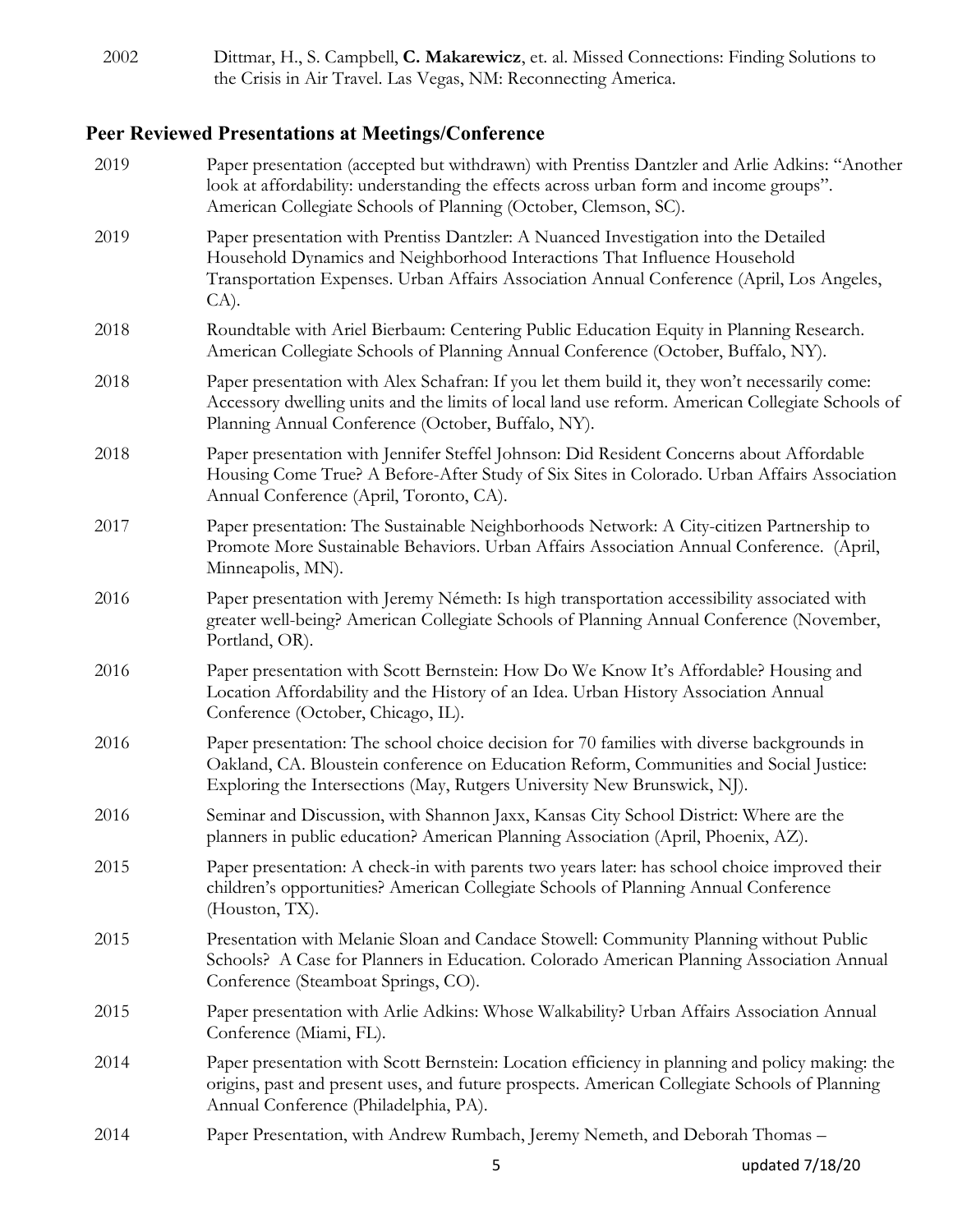|      | Affordable Housing and Equitable Recovery. Association of Collegiate Schools of Planning<br>annual conference (Philadelphia, PA).                                                                                                                                                          |
|------|--------------------------------------------------------------------------------------------------------------------------------------------------------------------------------------------------------------------------------------------------------------------------------------------|
| 2013 | Poster presentation: Vouchers, Magnets, Charters, and Options: Analyzing the effects of school<br>and housing choices on mode choice to school. Transportation Research Board (Washington,<br>D.C.)                                                                                        |
| 2013 | Paper presentation: If you could live anywhere in Oakland or the Bay Area, where would it be?<br>The location choices and desires of 70 families in Oakland, CA. Urban Affairs Association<br>Annual Conference (San Francisco, CA).                                                       |
| 2012 | Paper presentation: Adding the issues of transportation, employment, housing and<br>neighborhoods to the debate on urban school reform. American Collegiate Schools of Planning<br>Annual Conference (Cincinnati, OH).                                                                     |
| 2012 | Paper presentation: Work, housing, school and transportation options in post-industrial<br>Oakland, CA. Urban Affairs Association Annual Conference (Pittsburgh, PA).                                                                                                                      |
| 2012 | Paper presentation: Impact of post-industrial cities on parent time and resources and<br>consequences for regional sustainability. Time Use Observatory Workshop (Santiago, Chile).                                                                                                        |
| 2010 | Paper presentation: Federal education policy and 50 years of urban development in the nation's<br>capital. American Collegiate Schools of Planning Annual Conference (Minneapolis, MN).                                                                                                    |
| 2010 | Paper presentation: National transportation policies, financing, & CO2 policies of the UK,<br>Canada, and Sweden: Lessons for the US? World Conference on Transport Research (Lisbon,<br>Portugal).                                                                                        |
| 2008 | Paper presentation with Karen Chapple and Sarah Hinkley: Business as Usual in California's<br>Suburbs?: Exploring the Dynamics of Firm Relocation, 1990-2005. Joint Congress: Association<br>of Collegiate Schools of Planning & Association of European Schools of Planning (Chicago IL). |
| 2007 | Poster session with Thomas W. Sanchez, Peter Haas, and Casey Dawkins. Transportation Costs,<br>Inequities and Tradeoffs. Transportation Research Board Annual Meeting (Washington DC).                                                                                                     |
| 2006 | Paper presentation with David Chandler: Cargo-Oriented Development for Smart Growth in<br>Older Communities. Transportation Research Board Annual Meeting (Washington, D.C.).                                                                                                              |

# **Non-Peer Reviewed Presentations and Invited Lectures**

| 2019 | Invited speaker with Dr. Edelina Burciaga: Do we need gender specific afterschool<br>programming? PWRHRS Rural Afterschool Conference (Beaver Creek, CO).                                                              |
|------|------------------------------------------------------------------------------------------------------------------------------------------------------------------------------------------------------------------------|
| 2019 | Invited speaker: Let's Imagine a Great Region: Communities in Transition. University of<br>Colorado Denver's CityCenter and Denver Regional Council of Government's Metro Vision<br>Idea Exchange Series (Denver, CO). |
| 2018 | Invited speaker: Sustainable Neighborhoods Network Municipalities Information Forum. Cities<br>of Lakewood, CO and Denver, CO (Lakewood, CO).                                                                          |
| 2018 | Invited Keynote speaker: Sustainable Neighborhoods Network Skills Workshop. Cities of<br>Lakewood, CO and Denver, CO (Denver, CO).                                                                                     |
| 2017 | Invited presentation to Small Communities Hot Topics Forum II on opposition to affordable<br>housing. Denver Regional Council of Governments (Denver, CO)                                                              |
| 2015 | Presentation: Community Planning without Public Schools? Planners Network University of<br>Colorado Denver Chapter (Denver, CO).                                                                                       |
| 2014 | Invited Panel session: Housing and Sustainability. Wirth Chair Sustainability Series (Posner<br>Center, Denver, CO).                                                                                                   |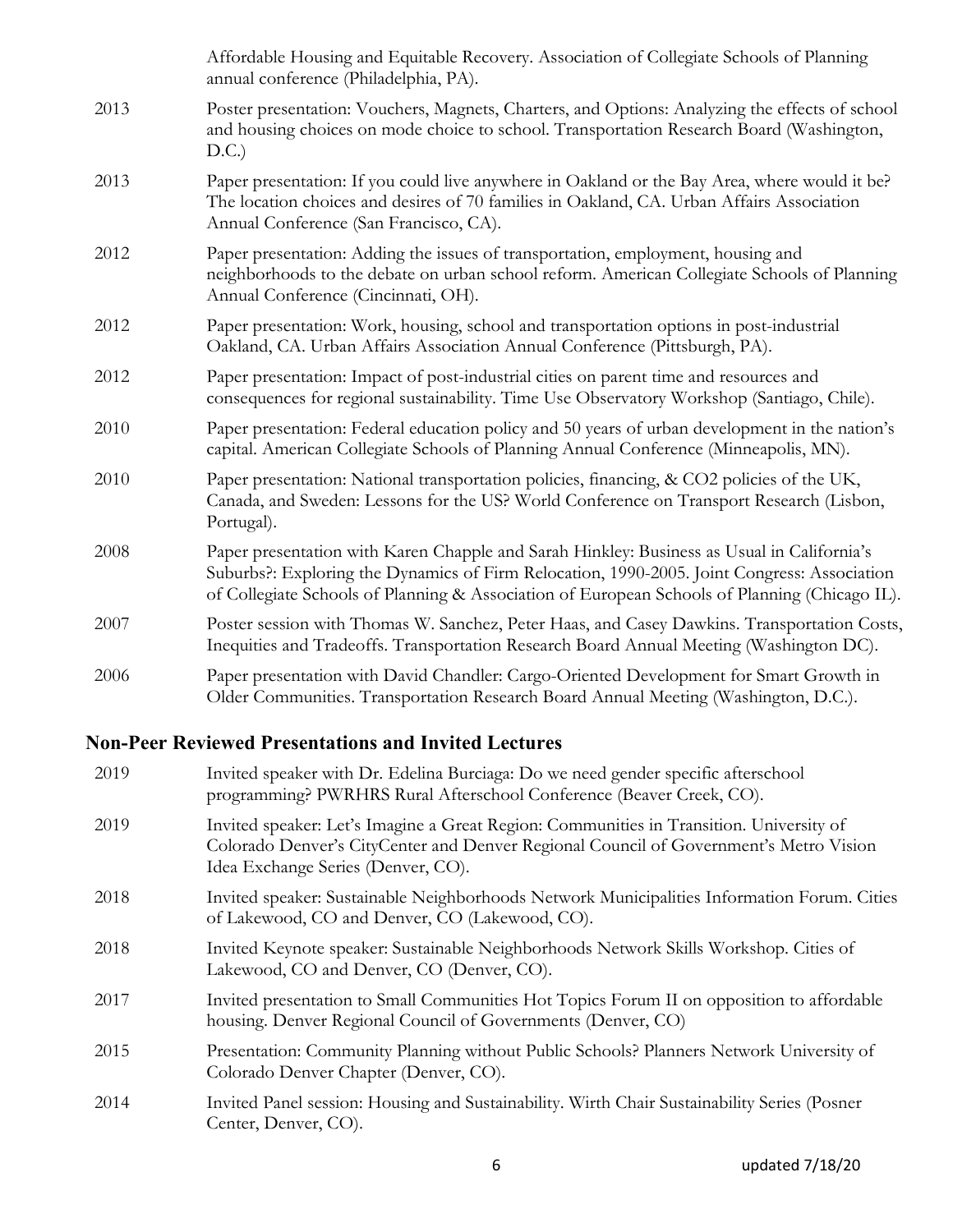| 2013 | Invited Presentation with Kara Viesca and Davian Gagne: Institutional Inequality. Planners<br>Network University of Colorado Denver Chapter (Denver, CO).                                                                                                                                                                                                                   |
|------|-----------------------------------------------------------------------------------------------------------------------------------------------------------------------------------------------------------------------------------------------------------------------------------------------------------------------------------------------------------------------------|
| 2012 | Paper presentation: The Influence of National Policies on Transport Investments, Mode Split,<br>and CO2 Emissions in North America and the European Union. Urban Transport Pathways:<br>Do the Experiences of the US and the EU Offer Lessons for the Developing World? Joint<br>conference of UC, Berkeley Departments of European Studies & City Planning (Berkeley, CA). |
| 2007 | Presentation with Kevin Nelson (US EPA): Communicating the Benefits of Transit Oriented<br>Development. American Planning Association (Philadelphia, PA).                                                                                                                                                                                                                   |
| 2006 | Presentation with Peter M. Haas: Housing & Transportation Affordability Index. American<br>Planning Association (San Antonio, TX).                                                                                                                                                                                                                                          |
| 2006 | Invited speaker: Reconnecting America's Planes, Trains and Buses. Second Annual Ohio<br>Rail/Transit Summit. Columbus, OH, April.                                                                                                                                                                                                                                           |
| 2005 | Presentation: On Track: An Analysis of TOD. PolicyLink Regional Equity Summit (Phil., PA).                                                                                                                                                                                                                                                                                  |
| 2004 | Invited speaker: Transportation Costs for Households in Detroit. Presentation at the Woodward<br>Corridor: Our Economic Engine Conference (Detroit, MI).                                                                                                                                                                                                                    |
| 2003 | Presentation and Poster with Albert Benedict and David Hoyt: Prospects for TOD at Chicago's<br>Underutilized Stations. Transport Chicago Conference (Chicago).                                                                                                                                                                                                              |

# **Professional Organizations**

| 2017-present Urban Affairs Association                                                                                                                                 |
|------------------------------------------------------------------------------------------------------------------------------------------------------------------------|
| 2016-present Co-chair (founding) American Planning Association Public Schools Interest Group                                                                           |
| 2013-present Association of Collegiate Schools of Planning (ACSP)                                                                                                      |
| 2013-present Transportation and Economic Development and Women's Issues committees, Transportation,<br>Transportation Research Board (TRB) (friends of the committees) |
| 2001-present Planners Network                                                                                                                                          |
| 2001-present Women's Transportation Seminar (WTS)                                                                                                                      |
| 1999-present American Planning Association (APA)                                                                                                                       |
|                                                                                                                                                                        |

# **Publications in Preparation**

| $2020 -$ | Sullivan, E., Makarewicz, C., and A. Rumbach. "Spatial inequalities facing residents of mobile                                                                                                          |
|----------|---------------------------------------------------------------------------------------------------------------------------------------------------------------------------------------------------------|
|          | home parks: an assessment of housing stratification across the Houston Metropolitan Statistical                                                                                                         |
|          | Area". (Conference paper submitted to the American Sociological Association January 2020 and                                                                                                            |
|          | American Association of Geographers April 2020. Planned journal submission: Urban Studies,<br>Summer 2020).                                                                                             |
|          |                                                                                                                                                                                                         |
| $2017 -$ | <b>Makarewicz, C.,</b> J.M. Vincent, A. Bierbaum, and C. Bridgford. "Public Transportation as<br>Student Transportation?" (Revising after rejections: <i>Journal of Urban Affairs</i> , February 2020). |
| $2017 -$ | Makarewicz, C. and J. Steffel Johnson. Were neighborhood concerns realized after the                                                                                                                    |
|          | affordable housing was constructed: a test of six sites in Boulder, CO. (Planned submission:                                                                                                            |
|          | Housing Policy Debate, June 2020).                                                                                                                                                                      |
| 2018-    | Provan, S., Makarewicz, C., L. Crandall, and A. Troy. "How accurate and efficient are methods                                                                                                           |
|          | for defining TOD Walksheds." (Planned submission: Journal of Landscape and Urban Planning, May                                                                                                          |
|          | $2020$ ).                                                                                                                                                                                               |
| 2018     | <b>Makarewicz, C., C.</b> Bridgford, and S. Turnbach. "The Sustainable Neighborhoods Network: A                                                                                                         |
|          | City-citizen Partnership to Promote the Individuation of Sustainability." (Planned submission:                                                                                                          |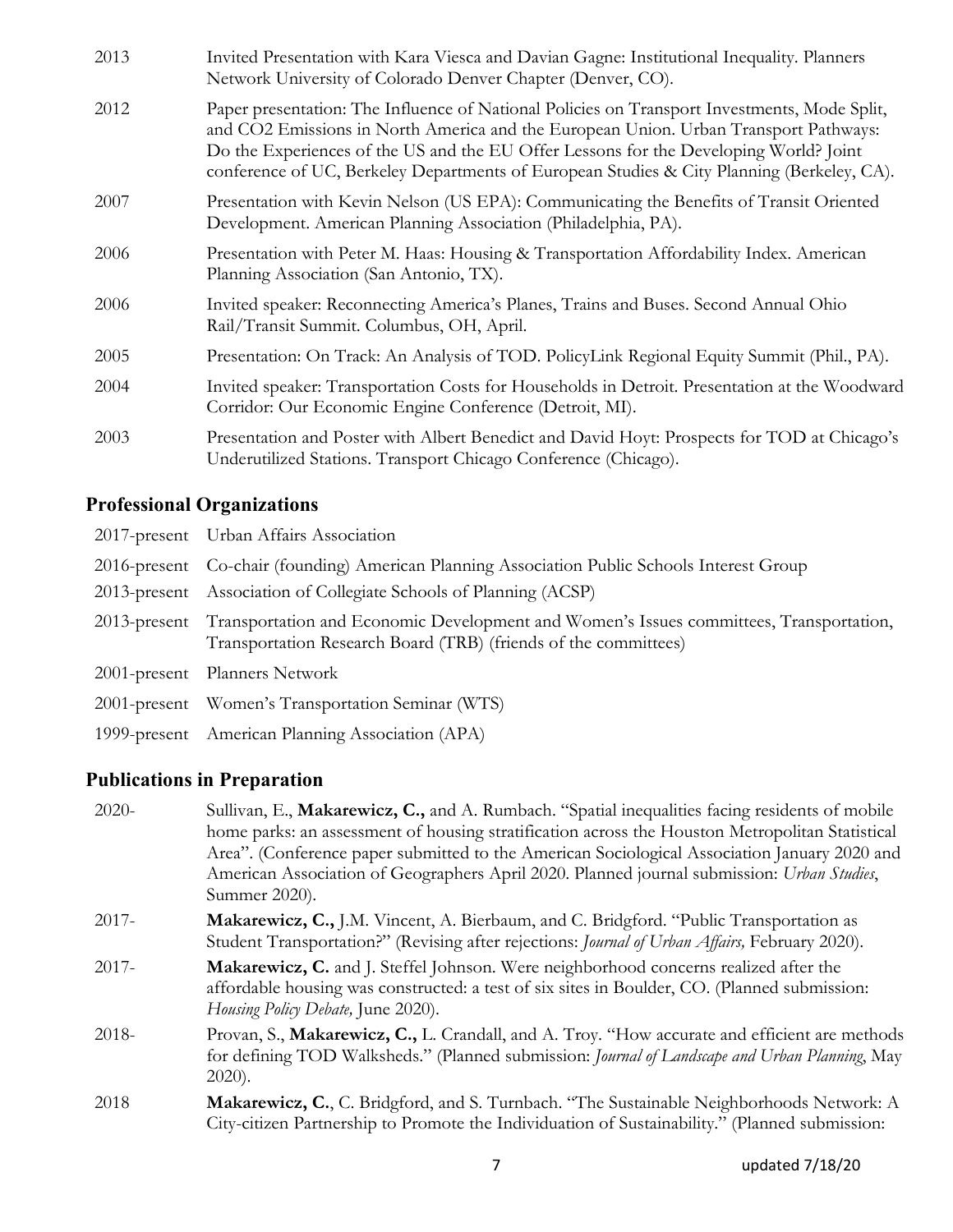*Environment and Planning D: Society and Space*, July 2020). 2017 **Makarewicz, C.,** and S. Bernstein. "Housing and Transportation Affordability: The History of an Idea." (Planned submission: *Journal of Urban History*, August 2020). 2018 **Makarewicz, C.** The interactions among school choice, school reforms, and neighborhood change in Oakland, CA. (Planned submission: *Journal of Urban Affairs*, May 2020). 2018 A. Schafran, **Makarewicz, C.**, and M. Sloan. "Barriers to the production of Accessory Dwelling Units in the Denver Region: Beyond the politics of permission." (Planned submission: *International Journal of Sustainable Urbanism*, July 2020).

### **Research in Progress**

| $2018-$  | Modeling the Vulnerability of Mobile Home Parks to Disaster: A Longitudinal Study of<br>Affordable Housing Loss After Hurricanes Harvey and Michael                                               |
|----------|---------------------------------------------------------------------------------------------------------------------------------------------------------------------------------------------------|
| 2018-    | Rotterdam and Denver Comparative Research on School Choice and Transportation with<br>master's students Stefania Szrek and Kenna Davis.                                                           |
| 2018-    | Creating a corporate social responsibility agreement between Meow Wolf Denver and the larger<br>community. (Participatory Action Research as a Meow Wolf Community Advisory Committee<br>member). |
| 2017-    | Developing an ADU Resource Hub for the Denver Region to be housed in the College of<br>Architecture and Planning and the nonprofit Radian, Inc.                                                   |
| $2017 -$ | The effects of Denver's development on artists and musicians                                                                                                                                      |

## **Courses Taught**

#### *Graduate*

| 2020            | Ph.D. Colloquium (new prep)                                                                                                                                                                                                |
|-----------------|----------------------------------------------------------------------------------------------------------------------------------------------------------------------------------------------------------------------------|
| 2015, 2020      | Capstone (partial new prep)                                                                                                                                                                                                |
| 2017, 2019      | Sustainable Tourism in Crete, Greece (New summer study abroad for core studio course,<br>Planning Project Studio, jointly developed with Korkut Onaran, PhD.)                                                              |
| 2018            | Transit, Pedestrian, and Bicycle Planning (new course)                                                                                                                                                                     |
| 2017            | Transit Planning (new course)                                                                                                                                                                                              |
| 2016            | Improving K-12 Student Outcomes through an interdisciplinary lens, with Kara Viesca (School<br>of Education & Human Development) and Robert Reichardt (School of Public Affairs) (new<br>course)                           |
| $2014$ -present | Urban Development (taught each year in the spring semester) (new course)                                                                                                                                                   |
| 2013-2019       | Regional Growth & Equity (formerly, Regional Planning & Policy in 2014, Regional Planning &<br>Economic Analysis in 2015, Regional Planning & Economic Development in 2016, and Regional<br>Planning in 2017) (new course) |
| 2014, 2016      | Planning Project Studio (new prep)                                                                                                                                                                                         |
| 2014            | Housing Development: A Post-Disaster Workshop in Lyons, CO (special topic interdisciplinary<br>studio course with Andrew Rumbach, Department of Planning and Design) (new course)                                          |
|                 |                                                                                                                                                                                                                            |

#### *Undergraduate courses*

| 2017 | Sustainable Urban Planning (new course, canceled due to low enrollment) |
|------|-------------------------------------------------------------------------|
| 2012 | Introduction to City Planning (University of California, Berkeley)      |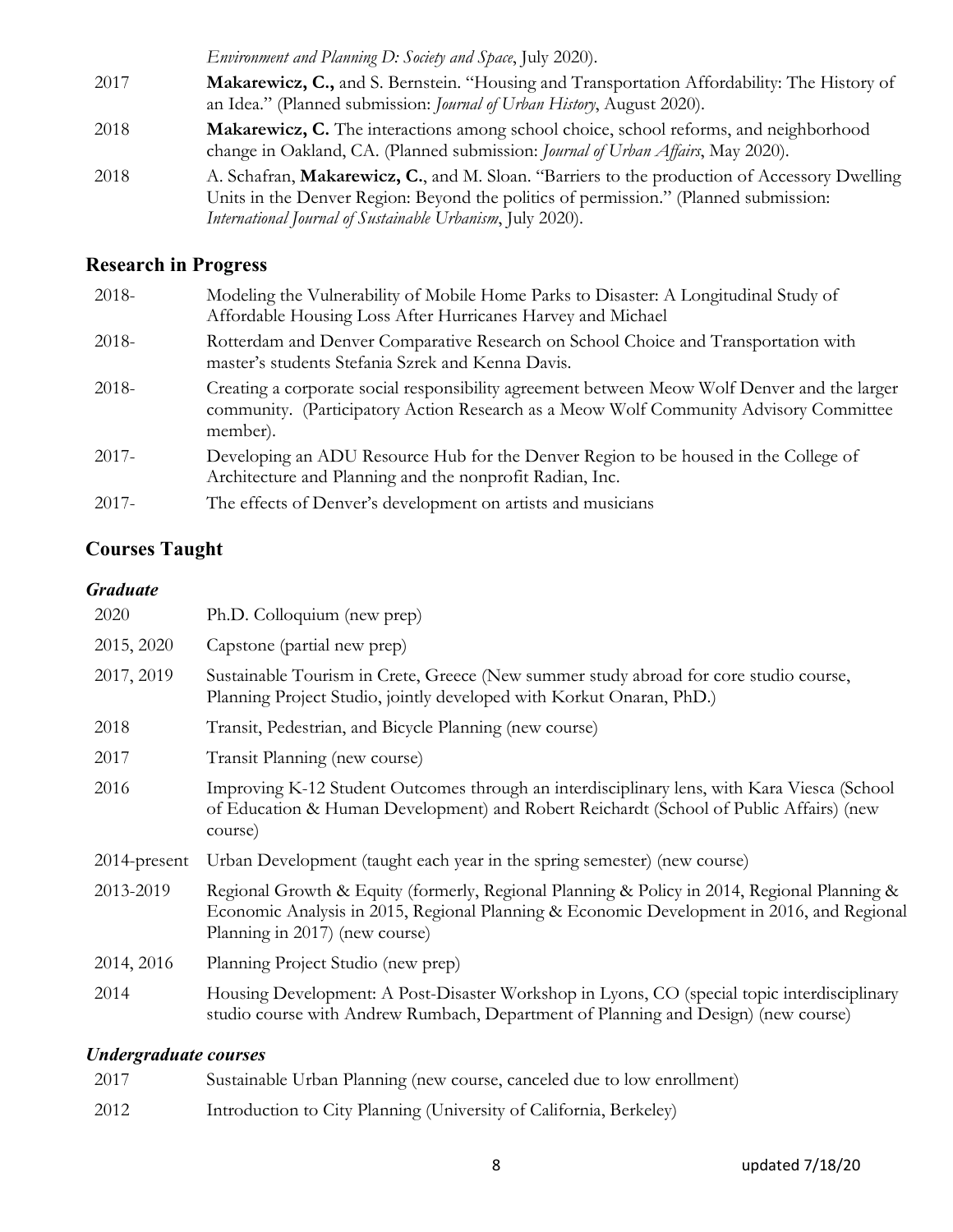## *Independent Studies*

| 2019        | Alhammadi, Ahmad, "Rural Urban Disparities in Children Wellbeing, does the place of living<br>matter? (in England)                                                                |
|-------------|-----------------------------------------------------------------------------------------------------------------------------------------------------------------------------------|
| 2019        | Abdulaziz Alhassan, "Methods and data for studying urban public spaces"                                                                                                           |
| 2018        | Jennifer Shelby, Faculty Mentor for Future Faculty Development Certificate & Provost's<br>Fellowship for the University Libraries Mentorship Plan, University of Colorado Boulder |
|             | 2018 summer Joseph Green, "Community Engagement: History, Theory, and Methods"                                                                                                    |
| 2018        | Rebecca Buthe, "Post-War City Reconstruction and Planning with an emphasis on Syria"                                                                                              |
| 2017 summer | Samantha Yannucci, "An ADU toolkit for Denver: meeting housing needs & combating<br>displacement"                                                                                 |
|             | 2017 summer Sarah Blanchard, "A Methodology to Track Goals for the RiNo Art District" (capstone)                                                                                  |
|             | 2017 summer Megan Yonke, "Tools, guides and policies to prolong the life of an arts district"                                                                                     |
| 2014        | Erin Laetz, "Community Capital Business Plan"                                                                                                                                     |

#### *Thesis Chair and Committees*

| 2020      | Matthew Nilsen (Thesis Chair)                                                                                                                                                                    |
|-----------|--------------------------------------------------------------------------------------------------------------------------------------------------------------------------------------------------|
| 2019      | Mary Coddington (Thesis Chair)                                                                                                                                                                   |
| 2018-     | Sarah Turnbach, "Public Planning in the 21 <sup>st</sup> Century" (committee member)                                                                                                             |
| $2017 -$  | James Roy, "Examining the specific effects on communities from displacement and identifying<br>possible community-defined responses" (Thesis Chair)                                              |
| 2015-2017 | Cindy Vong, "Effects of Food Choice on the Self-Esteem of Single Mothers in the Elyria-<br>Swansea Neighborhood" (committee member)                                                              |
| 2015-2016 | Waverly Klaw, "Highest and Best Use of our Urban Landscapes: Assessing the range of<br>ecosystem benefits that can be derived from how we landscape our urban surroundings<br>(committee member) |
| 2015-2016 | Nicholas Leech, "Community Benefit Agreements" (committee member)                                                                                                                                |
| 2015      | Holly Hamilton, "Mobile Homes as affordable housing" (Thesis Chair) (withdrawn)                                                                                                                  |
| 2013-2014 | Melanie Sloan, "An exploration of ADUs as affordable housing in Colorado" (Thesis Chair)                                                                                                         |

#### *PhD Committees*

|                 | и <i>пр Commutes</i>                     |  |  |
|-----------------|------------------------------------------|--|--|
| 2020            | Ryanne Ototivo (Co-Advisor)              |  |  |
| 2020            | Darcy Kitching (Advisor)                 |  |  |
| 2019-           | Erin Nobler                              |  |  |
| $2018$ -present | Abdulaziz Alhassan                       |  |  |
| $2016$ -present | Nermeen Dalgamoni                        |  |  |
| 2016-2018       | Maria Delgado                            |  |  |
| 2015-2018       | Rebecca Colbert (4 <sup>th</sup> member) |  |  |

### *Guest Lectures in University Courses*

| 2019 | Transit, Pedestrian and Bicycle Planning, University of Colorado Denver                  |
|------|------------------------------------------------------------------------------------------|
| 2017 | Planning for the Built Environment, Undergraduate course, University of Colorado Denver, |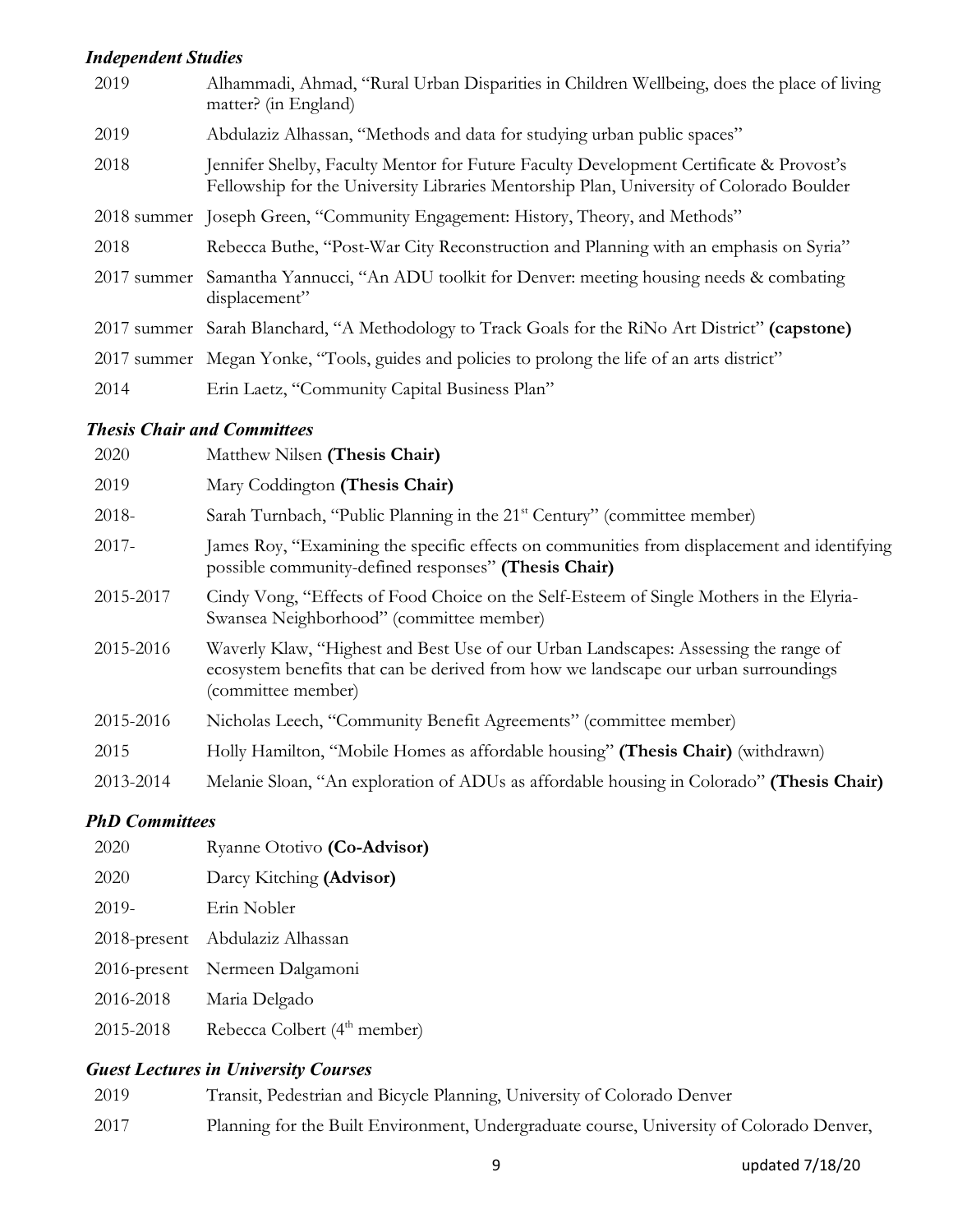Dept. of Urban and Regional Planning 2015-2019 Music in the City, University of Colorado Denver, College of Arts & Media 2016, 2018 Urban Sociology, Colorado College, Colorado Springs, CO 2014 Research Methods, University of Colorado Denver, Department of Landscape Architecture 2013, 2014 Planning Methods, University of Colorado Denver, Department of Urban & Regional Planning 2013 PhD Colloquium, University of Colorado Denver

#### *Capstone: Subject Matter Expert, Reader, Client, and Preceptor*

| 2020 | Matthew Siegel: The Missing Middle: Housing Options for Centennial, CO (subject matter<br>expert)                                                                             |
|------|-------------------------------------------------------------------------------------------------------------------------------------------------------------------------------|
| 2019 | Stefania Szrek and Kenna Davis: Rotterdam and Denver Comparative Research on School<br>Choice and Transportation. (Capstone client)                                           |
|      | Abby Bohannan: Health related impacts for mobile home residents affected by Hurricane<br>Harvey, Houston, TX. (Preceptor)                                                     |
|      | Isabella Petrykowska: Blair Street development proposal, Silverton, CO (subject matter expert)                                                                                |
|      | Emily Gluckin: Trail Parking and Sustainability Plan for Clear Creek County, CO (subject<br>matter expert)                                                                    |
|      | Max Gesten and Marc Christensen: Mixed Use Site Development Scenarios for Laramie, WY<br>(subject matter expert)                                                              |
| 2018 | Maggie Brown: Fox Theater Redevelopment, Trinidad, CO (subject matter expert)                                                                                                 |
|      | Karl Onsager: Performance Improvement and Change Management for Lakewood, CO<br>(Second reader for School of Public Affairs)                                                  |
| 2017 | Emily Alvarez: The Link Between Housing and Education, Denver Public Schools (subject<br>matter expert, and instructor)                                                       |
| 2017 | Chris Brown: A Study of Urban Center Boundaries and the Surrounding Land Use and<br>Transportation Context for Denver Regional Council of Governments (subject matter expert) |
| 2016 | Kacey Wilkins: Undue concentration of low-income households, Colorado Housing Finance<br>Authority (subject matter expert)                                                    |
| 2016 | Brandon Gossard: Cornerstone Area Assessment for Ride Provide, LLC (subject matter<br>expert)                                                                                 |
| 2015 | Jennifer McGinnis: Jefferson County Affordable Housing Study (Second reader for School of<br><b>Public Affairs)</b>                                                           |

### **Service to the College and University**

## *Department of Urban and Regional Planning*

| 2019            | Search committee lead for instructor of Real Estate Development & Finance Course                                                                                         |
|-----------------|--------------------------------------------------------------------------------------------------------------------------------------------------------------------------|
| $2017$ -present | Faculty Advisor for the CU Denver WTS Student Chapter                                                                                                                    |
| 2018            | Search committee member for Urban and Regional Planning tenure track faculty line                                                                                        |
| 2017            | Local Host Sessions Committee & Mobile Workshop for American Collegiate Schools of<br>Planning Conference hosted by the Department of Urban & Regional Planning, October |
| 2016, 2018      | Faculty Advisor, HUD Innovations in Affordable Housing Student Competition                                                                                               |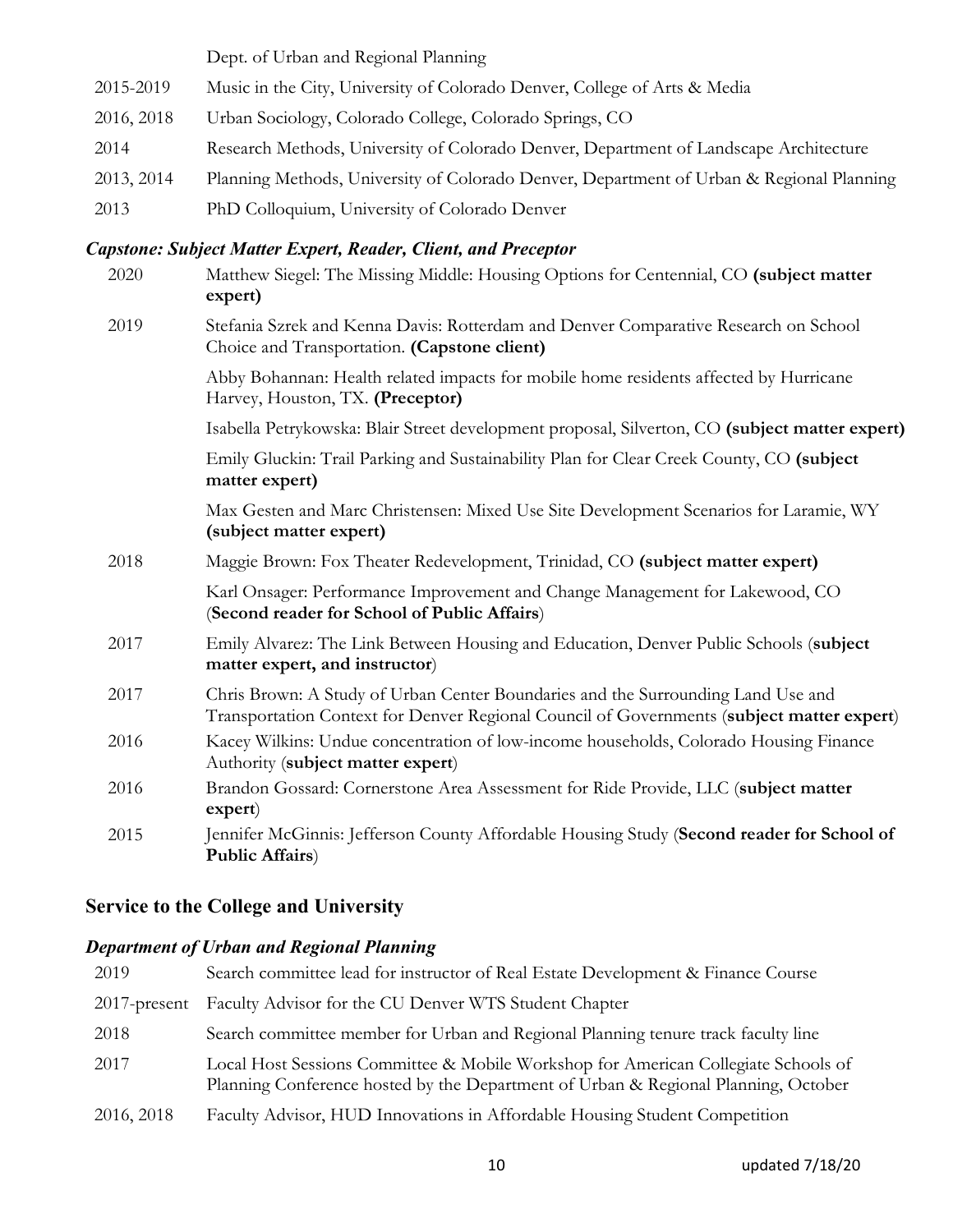- 2013-2016 Faculty Representative, Colorado Chapter, American Planning Association
- 2014-present Founder and Faculty Liaison for the Alumni Association of the Master's in Urban and Regional Planning (Attend monthly board meetings and help to plan six annual events)
- 2013-present Curriculum committee

2013-present Admissions committee

### *College of Architecture & Planning*

| 2020            | Project Lead, Auraria's Past, Present and Future                                    |
|-----------------|-------------------------------------------------------------------------------------|
| 2020            | Juror for college's HomeWork Student Photo Competition, a COVID-19 initiative       |
| 2019            | Planned speaker event for Fall College Speaker Series (Professor Ken Reardon)       |
| 2019            | Search committee for Director of Historic Preservation                              |
| 2019            | Search committee member for College Director of Communications and Creative Content |
| $2018$ -present | Technology, Equipment, Space and Furniture Committee                                |
| 2016-2017       | College Resources & Budget Committee                                                |
| 2015            | Faculty Marshall, Fall Commencement                                                 |
| 2015, 2017      | College of Architecture & Planning Staff Recognition Award Committee                |
| $2013$ -present | <b>PhD</b> Faculty Committee                                                        |

### *Campus and University System*

|            | 2019-present Auraria Task Force on Gentrification and Urban Displacement       |
|------------|--------------------------------------------------------------------------------|
| 2019-2021  | Vice-chair, Communications Committee, University of Colorado Faculty Council   |
| 2018-      | Creative Research Collaborative fellows committee                              |
| 2018       | Incorporated Hometown Colorado projects in two courses for the City of Arvada  |
| 2018, 2019 | Campus Service Excellence Award selection committee                            |
| 2017-2019  | Chair, Communications Committee, University of Colorado Faculty Council        |
| 2016       | Panelist on Architecture & Design Career Panel for the Women's Resource Center |
| 2013-2019  | Denver Campus Representative, University of Colorado Faculty Council           |

## **Service to the Profession**

### *Advisory boards and committees (local, regional, and national)*

| 2020            | Member, City of Denver COVID Mobility task force                                                                            |
|-----------------|-----------------------------------------------------------------------------------------------------------------------------|
| $2019$ -present | Vice President, Faculty Women's Interest Group, American Collegiate Schools of Planning                                     |
| 2018-2021       | Community Advisory Committee, Meow Wolf Denver/Meow Wolf, Inc.                                                              |
| 2017            | Policy Equity Guide Task Force (and author) for the American Planning Association                                           |
| $2015$ -present | Founding Co-chair, Public Schools Interest Group of the American Planning Association                                       |
| 2014-2017       | Advisory Board, Mile High Connects, Denver, CO                                                                              |
| 2016            | Awards Committee, Metro Vision 2035, Denver Regional Council of Governments                                                 |
| 2015            | Awards Selection Committee for Dialog 6: Right to the City, articles authored by members of<br>ACSP-accredited institutions |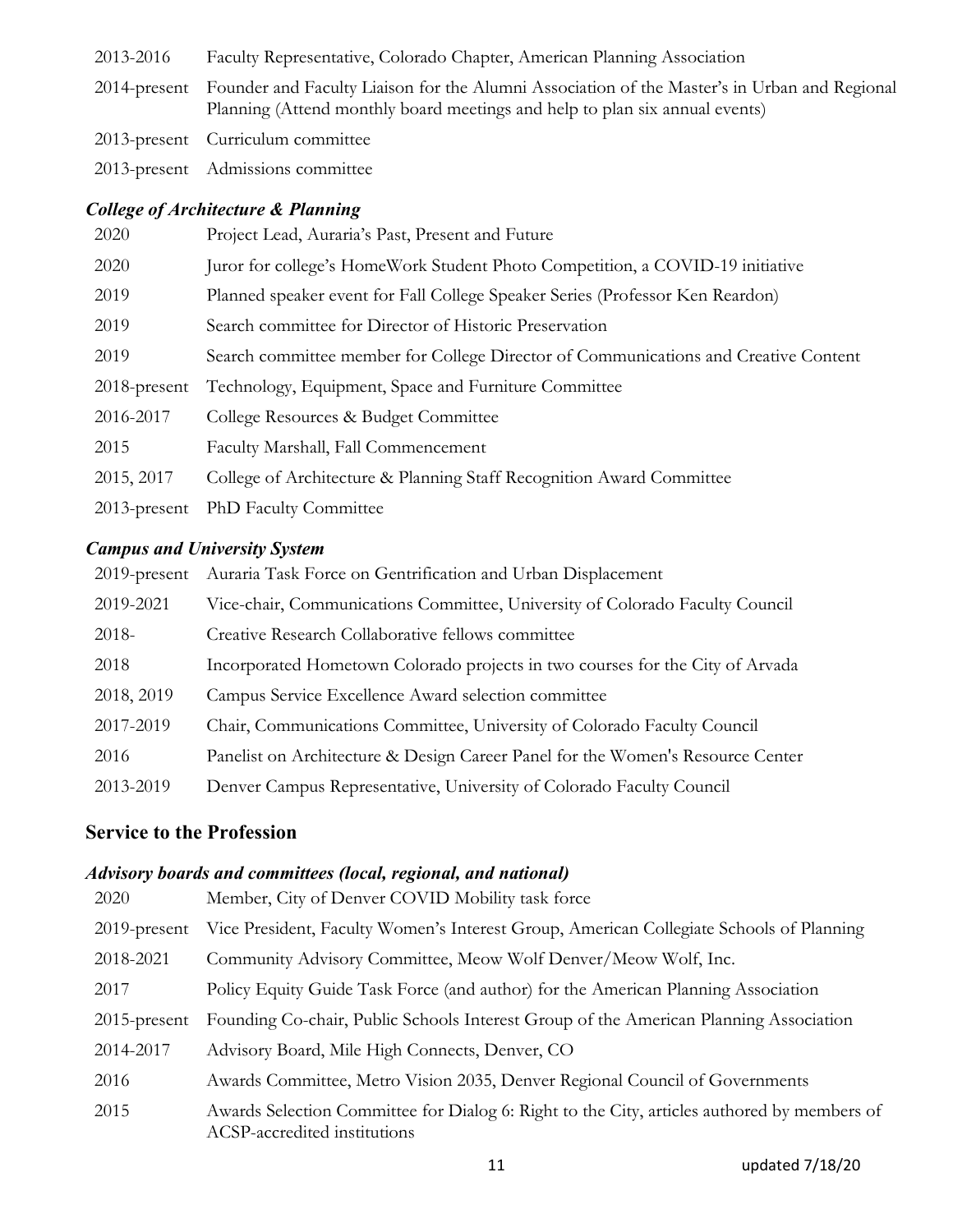- 2014-2015 Awards Committee, Colorado Chapter of the American Planning Association
- 2015-2017 Women in Transportation Advisory Group, West Central Region of the US DOT
- 2008-2016 STAR Communities Sustainability Index, Technical Advisory Committee on Equity and Empowerment, and Technical Advisory Group. Sponsored by ICLEI-Local Governments for Sustainability, U.S. Green Building Conference, and the Center for American Progress.

#### *Journal and Manuscript Review*

| 2019-     | Swiss National Science Foundation                                                   |
|-----------|-------------------------------------------------------------------------------------|
| 2019      | Journal of Travel Behavior and Society                                              |
| 2018-     | Journal of Urbanism: International Research on Placemaking and Urban Sustainability |
| $2017 -$  | Cities: The International Journal of Urban Policy and Planning                      |
| $2017 -$  | The New Educator                                                                    |
| $2017 -$  | <b>Housing Policy Debate</b>                                                        |
| $2017 -$  | Journal of Transport Geography                                                      |
| $2017 -$  | Journal of the American Planning Association                                        |
| $2016-$   | Journal of Urban Affairs                                                            |
| $2016-$   | Journal of Planning Education and Research                                          |
| $2015 -$  | International Journal of Sustainable Transportation                                 |
| $2015 -$  | Journal of Urban Planning and Development                                           |
| 2012-     | Transportation Research Record of the National Academy of Sciences                  |
| 2011-2016 | Journal of Transport Research & Policy                                              |

### **Service to the Community**

#### *Technical Assistance*

| 2017      | Technical advisor, Center for Neighborhood Technology's "Transit Gap" tool within the<br>AllTransit app, https://alltransit.cnt.org/gap-finder/. |
|-----------|--------------------------------------------------------------------------------------------------------------------------------------------------|
| 2017      | Research on student transportation via public transit for the Parent Board at Montera Middle<br>School, Oakland, CA.                             |
| 2015-2016 | Advised student market study for redevelopment of the Ride Provide, LLC, NP parking lot to<br>affordable live-work housing, Arvada, CO.          |
| 2015-2016 | Mile High Connects, data analysis and technical advisement for the Affordable Fares Task Force                                                   |

#### *Response to Media Inquiries*

| 2019 | Interview with Kevin Beaty, <i>The Denverite</i> , "When a holiday is not a holiday: Meet the workers of<br>Labor Day in Denver. Three takeaways about the economy from a survey of people laboring on<br>Labor Day, Posted 4:22 PM, September 02. |
|------|----------------------------------------------------------------------------------------------------------------------------------------------------------------------------------------------------------------------------------------------------|
| 2019 | Interview with Micha Smith, Channel 7, "Predicting gentrification: CU Denver research model<br>predicts neighborhoods likely to gentrify, Posted: 9:50 AM, Jul 29.                                                                                 |
| 2019 | Interview with Donna Bryson, <i>The Denverite</i> , "Lakewood voters approve a 1 percent cap on<br>growth". July 2.                                                                                                                                |
| 2019 | Interview with Pratik Joshi, Boulder Daily Camera, "Chamber eyes collaborative approach to                                                                                                                                                         |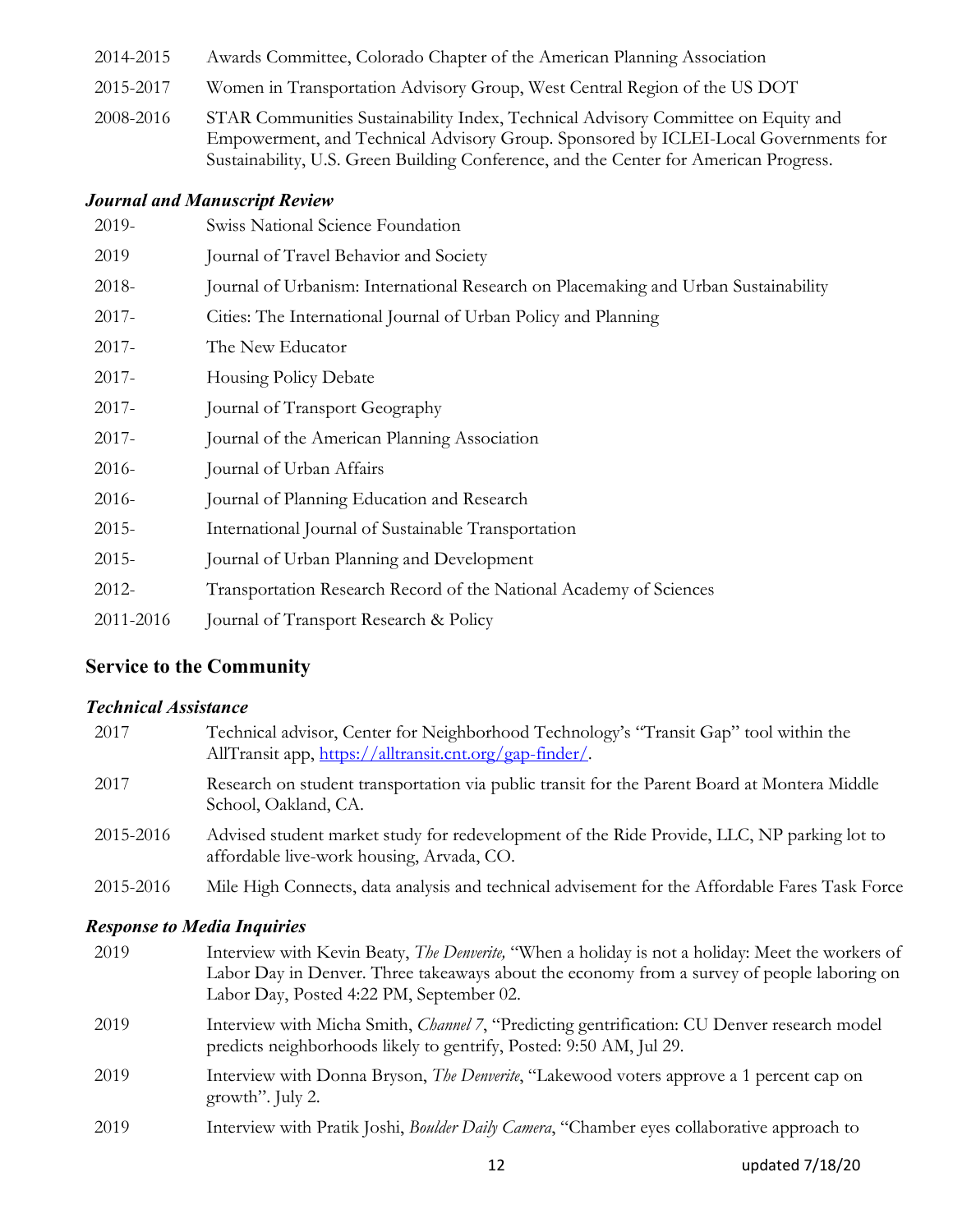| J. /TT. |                                                                                                                                                                                                                           |
|---------|---------------------------------------------------------------------------------------------------------------------------------------------------------------------------------------------------------------------------|
| 2014    | Interview with Rachel Sapin, <i>Aurora Sentinel</i> , "Pending law targeting urban renewal taxes could<br>stall future projects, Aurora says", May 15.                                                                    |
| 2014    | Amy Reinholds, <i>The Lyons Recorder</i> , "Displaced Residents And/Or Significantly Damaged Homes<br>Survey", May 29.                                                                                                    |
| 2014    | Interview with Corey Jones, Colorado Public Radio, "New Branding Effort Unveiled for Five<br>Points", May 16.                                                                                                             |
| 2014    | Amy Reinholds, The Lyons Recorder, "Updates on Lyons Housing Recovery", July 3.                                                                                                                                           |
| 2014    | Amy Reinholds, <i>The Lyons Recorder</i> , "What Does "Public Engagement" Mean for Housing<br>Recovery in Lyons?", August 4.                                                                                              |
| 2014    | Amy Reinholds, <i>The Lyons Recorder</i> , "Presentation of Housing engagement & Visioning to BOT",<br>August 28.                                                                                                         |
| 2015    | Interview with John Murray, <i>Denver Post</i> , "Denver, Adams County neighbors near end of airport<br>development talks", January 5.                                                                                    |
| 2015    | Interview with Arielle Milkman, New Republic, "The Housing Crisis Amid Denver's Cannabis<br>Boom", October 12.                                                                                                            |
| 2015    | Interview with Leah Askarinam, National Journal, "Walking to School Is a Costly Option for<br>Some Families: School choice has resulted in options for some families and additional barriers<br>for others," November 18. |
| 2015    | Interview with Megan Verlee, Colorado Public Radio, "Loud and Clear", November 6.                                                                                                                                         |
| 2015    | Staff writer, The New Republic, "High Density: Pot and Denver's Housing Boom", December 12.                                                                                                                               |
| 2015    | Interview with Allen Best, Colorado Biz, "Cannabis driving Denver's growth? Not likely",<br>December 16.                                                                                                                  |
| 2016    | Interviews with John Hanc, New York Times, "Denver's Appeal to Millennials? Jobs, Mountains<br>and, Yes, Weed", July 20.                                                                                                  |
| 2017    | Interview with Rachel Maclean, <i>Canadian Broadcast Corporation</i> , "Denver and the allure it has for<br>millennials: What Calgary can do to attract a strong young workforce", October 20.                            |
| 2017    | Interview with Koran Addo, St. Louis Dispatch, "MetroLink tax hike touted as way to move the<br>city forward" Mar 26, 2017.                                                                                               |
| 2018    | Interview with Andrew Kenney, <i>The Denverite</i> , "What will "the least pedestrian friendly" part of<br>Denver look like in 10 years?, February 1.                                                                     |
| 2018    | Interview with David Gilbert, <i>Colorado Community Media</i> , "No easy fixes on horizon for Denver<br>metro area housing crunch", March 5.                                                                              |
| 2018    | Interview with Allan Tellis, <i>The Denverite</i> , "Gentrification is changing the essence of 29 <sup>th</sup> and<br>Colorado", December 5.                                                                             |
| 2019    | Interview with Amanda Clark, <i>Colorado Sun</i> , "As development plans flood Denver's poorest<br>neighborhood, fear of gentrification lingers". February 7.                                                             |
| 2019    | Interview with Donna Bryson, Denverite, "Lakewood voters will decide on an initiative aimed at<br>controlling growth. April 10.                                                                                           |
|         | growing needs". April 17.                                                                                                                                                                                                 |

## **Awards/Honors**

| 2019 | Distinguished Service Award, Denver Regional Council of Governments (DRCOG)             |
|------|-----------------------------------------------------------------------------------------|
| 2017 | Excellence in Leadership & Service campus award. University of Colorado Denver (\$1500) |